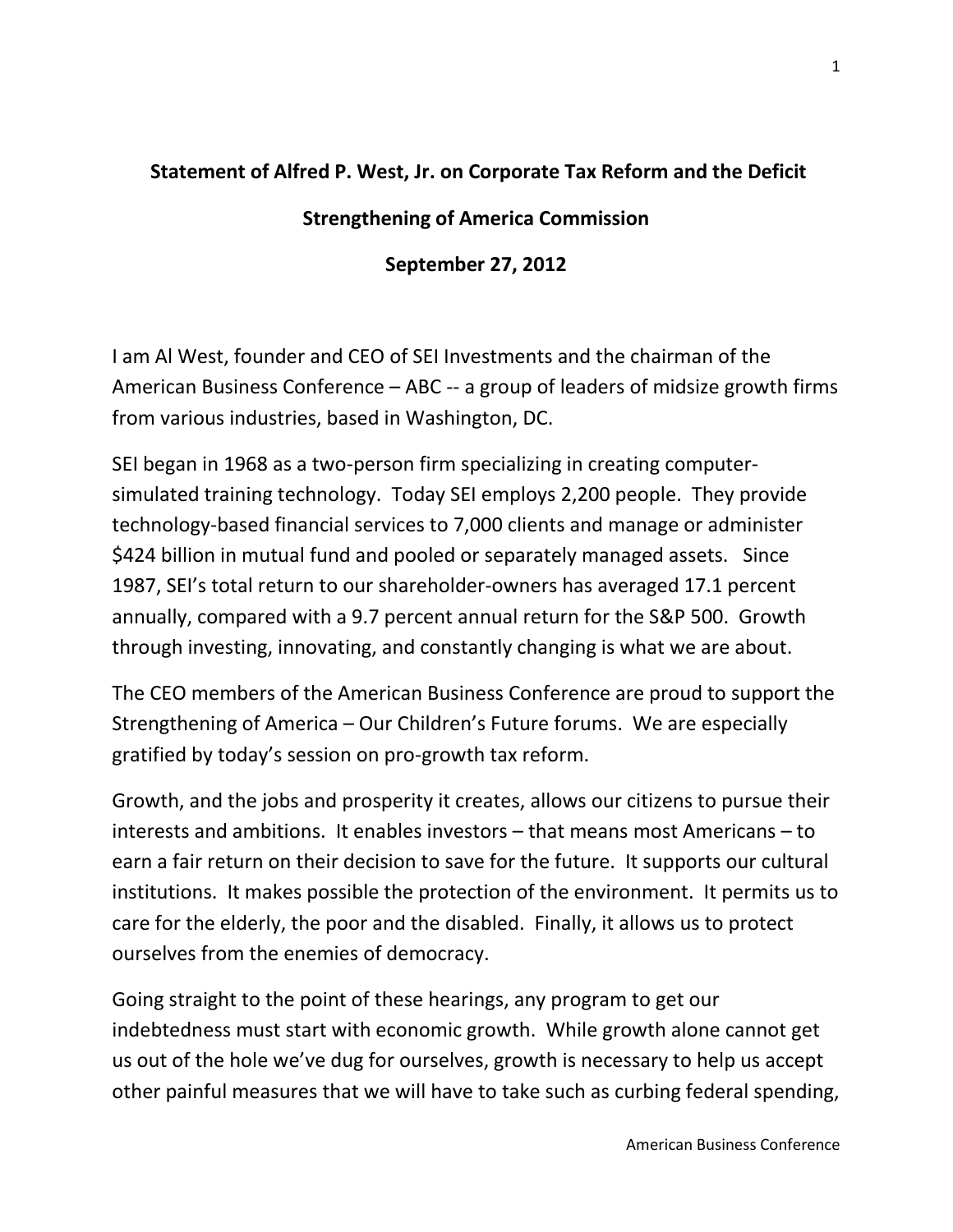particularly health care spending. Growth can also contribute to increased federal revenues which must also be part of any comprehensive debt reduction plan.

In that context, I am here today to do two things.

The first is to endorse, from the growth company perspective, the importance of adopting a credible program to stabilize the federal debt. The second is to suggest a couple of ideas to make the corporate tax more pro-growth.

Let me start by saying, first, that I share your concern about the fiscal outlook for our country. I know enough about financial markets to understand how quickly they can turn. We're living in a dream world if we think lenders will continue to finance our growing debt at rock bottom interest rates. If things go on as they have, there will be a day of reckoning.

So we have a choice. Either we solve our fiscal problems ourselves, based on our national priorities, or let our creditors do the job for us. The second choice isn't a very pretty one, since it will lead to higher interest costs, an even greater debt, and, I suspect, inflation.

If we want to avoid the pain, we must act. Following the election, plans along the lines of Simpson/Bowles and Domenici/Rivlin must be taken up in a serious way. Strong leadership from the White House will be a prerequisite for progress.

In my opinion, nothing would have such an immediate, positive effect on growth as embracing a debt reduction plan and actually sticking with it. Temporary tax cuts, tax extenders, tax patches, and threats of falling off the fiscal cliff have all contributed to business uncertainty and a corresponding reluctance to invest and to hire. Waffling is ruinous.

Going now to my second topic, making the corporate tax more pro-growth, it seems obvious that reform is necessary. Everyone knows about the code's complexity. Today, there is much talk about raising revenues by "cleaning out" the individual and corporate income taxes of their advantages and subsidies and lowering rates.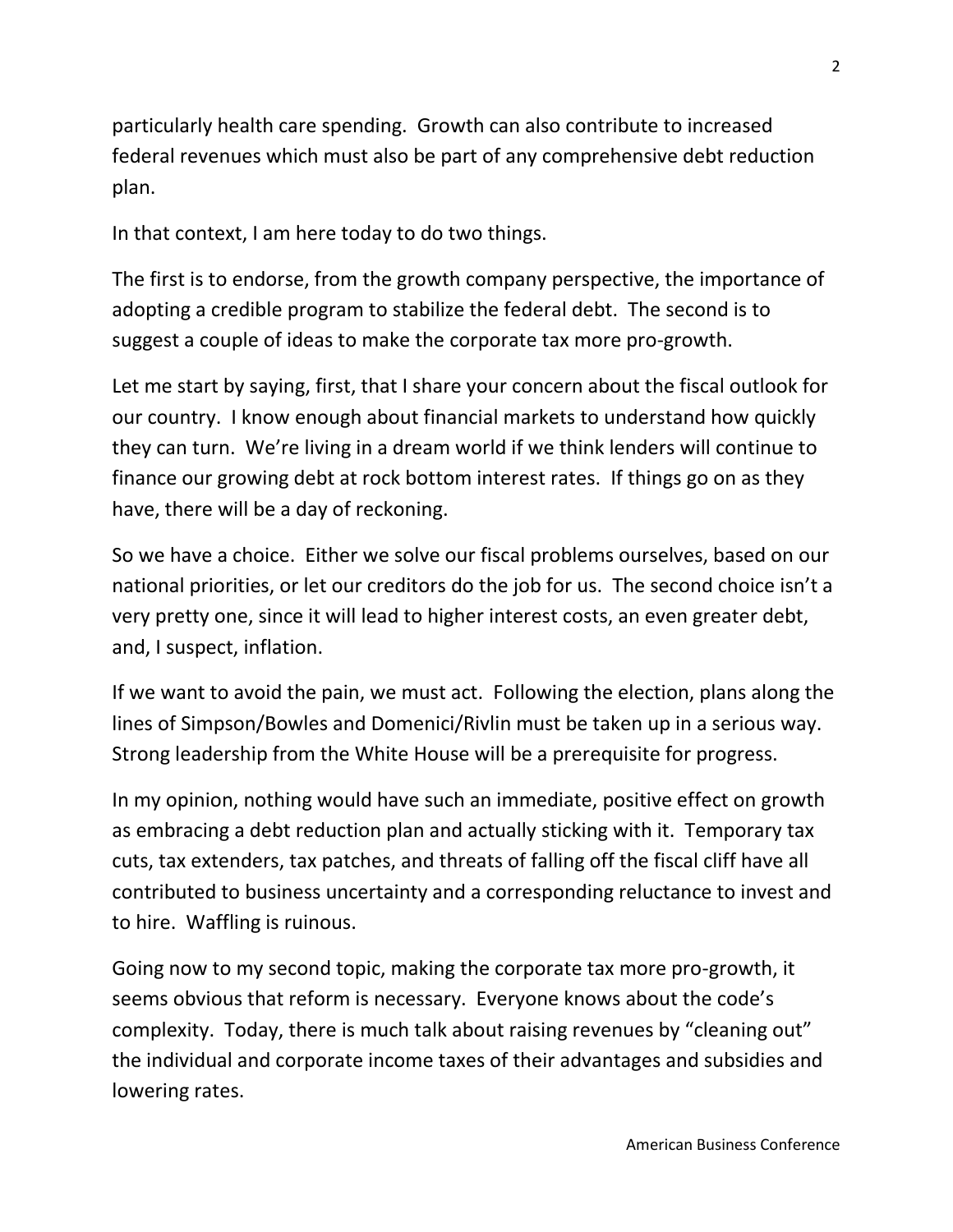My colleagues at the American Business Conference and I would strongly support any effort to reduce the corporate rate by weeding out so-called tax preferences or tax expenditures, thereby broadening the corporate tax base.

Quite candidly, though, doing this seems like a heavy lift. Behind every tax preference is a determined business constituency protecting it. This does not mean we should abandon in the near term base-broadening reform. But longer term, we should recognize that the problem with the corporate income tax is the corporate tax itself. Even a corporate tax free of preferences would still be antigrowth because it reduces the return on investment in corporations.

This is because tax law treats corporations and their investors as if they were separate entities. Corporate profits are largely subject to a double tax, first at the corporate level and then at the investor level.

Anyone starting a business today recognizes this. There has been an explosion in recent years of the number of firms organizing themselves as Subchapter S corporations or as partnerships. These so-called pass through entities avoid the corporate tax entirely. And not all are small businesses. Over 14,000 Subchapter S corporations have revenues of more than \$50 million. We are thus in the position of having businesses of similar size selling similar products and services, yet facing different tax obligations based solely on the way they are organized. This makes no sense.

Some believe that larger pass through entities should be forced to pay the corporate tax as part of the base-broadening agenda. But why add to the universe of companies burdened with a double tax on their profits and forced to submit to the complexities of what most observers agree is a terrible tax?

To maximize growth and encourage investments, the profits of all companies, however they are organized, should be subject to one level of taxation. The best way to do this is to get rid of the corporate income tax and treat all businesses as pass-throughs. But I realize that's highly unlikely. So, a second-best option is to integrate the corporate tax with the individual tax.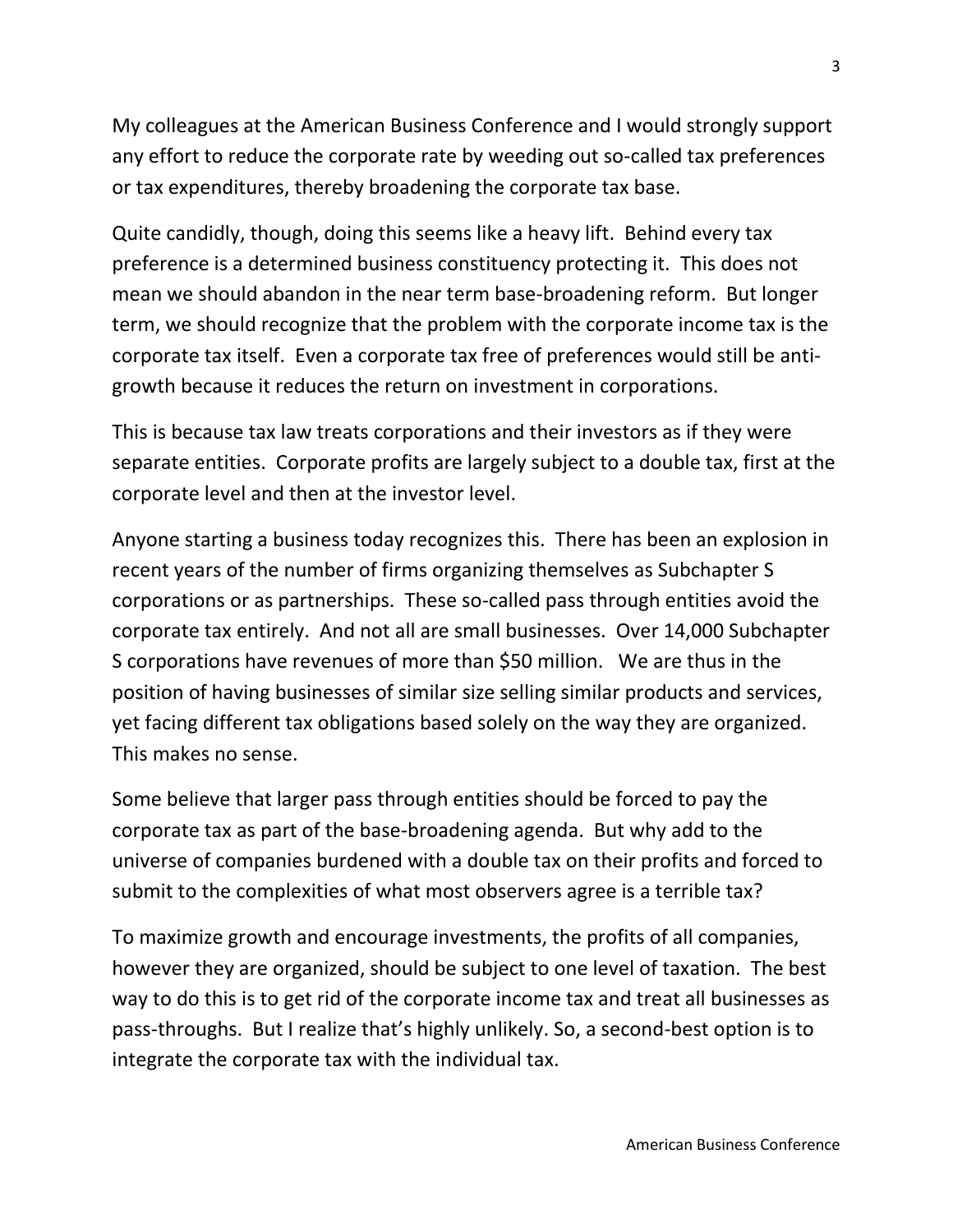Integration is not a new idea. In fact, most other countries have integration already. Here in the United States, the best fundamental tax reform idea in recent years – the USA Tax – was fully integrated. The Bush Administration proposed its own integration plan, although it went nowhere. Instead, in 2003, the Administration pushed through Congress a reduced personal rate for dividends as a form of partial integration. That reform was in the right direction, but the lower tax on dividends paid by individuals led to accusations of unfairness.

A better approach would be to allow dividends to be deductible at the corporate level. If we did that and taxed dividends as ordinary income at the individual level, we could go far toward achieving integration and pay for a significant share of its costs. Absent integration, proposals to tax capital gains and dividends at the individual level as ordinary income will considerably increase the double tax on corporate earnings forcing further discouraging and distorting investment.

Along with integration, to further promote growth I recommend making the corporate tax territorial. Most of the new growth opportunities for American business are located outside of our borders. International expansion of growth businesses is absolutely necessary. It is also a precondition for preserving and expanding their market share domestically.

Our current worldwide tax system is not well-suited to assist American companies to take advantage of these future international opportunities. It is also a compliance nightmare. There are hardly any other developed countries that do not already have a territorial system, making the U.S. corporate tax increasingly uncompetitive. That means we stand in severe danger of sending corporate headquarters abroad, which would cost jobs and harm whole communities depending upon a corporate presence.

In closing, I recognize that these two pro-growth tax reform suggestions, integration and territoriality, would in the short term mean that the corporate income tax might yield lower revenues. I believe, however, that the growth and employment benefits these ideas would generate would in part pay for their adoption over time -- but only in part. In the short term, ways would have to be found to make up for foregone revenues. But that is the key strength of a